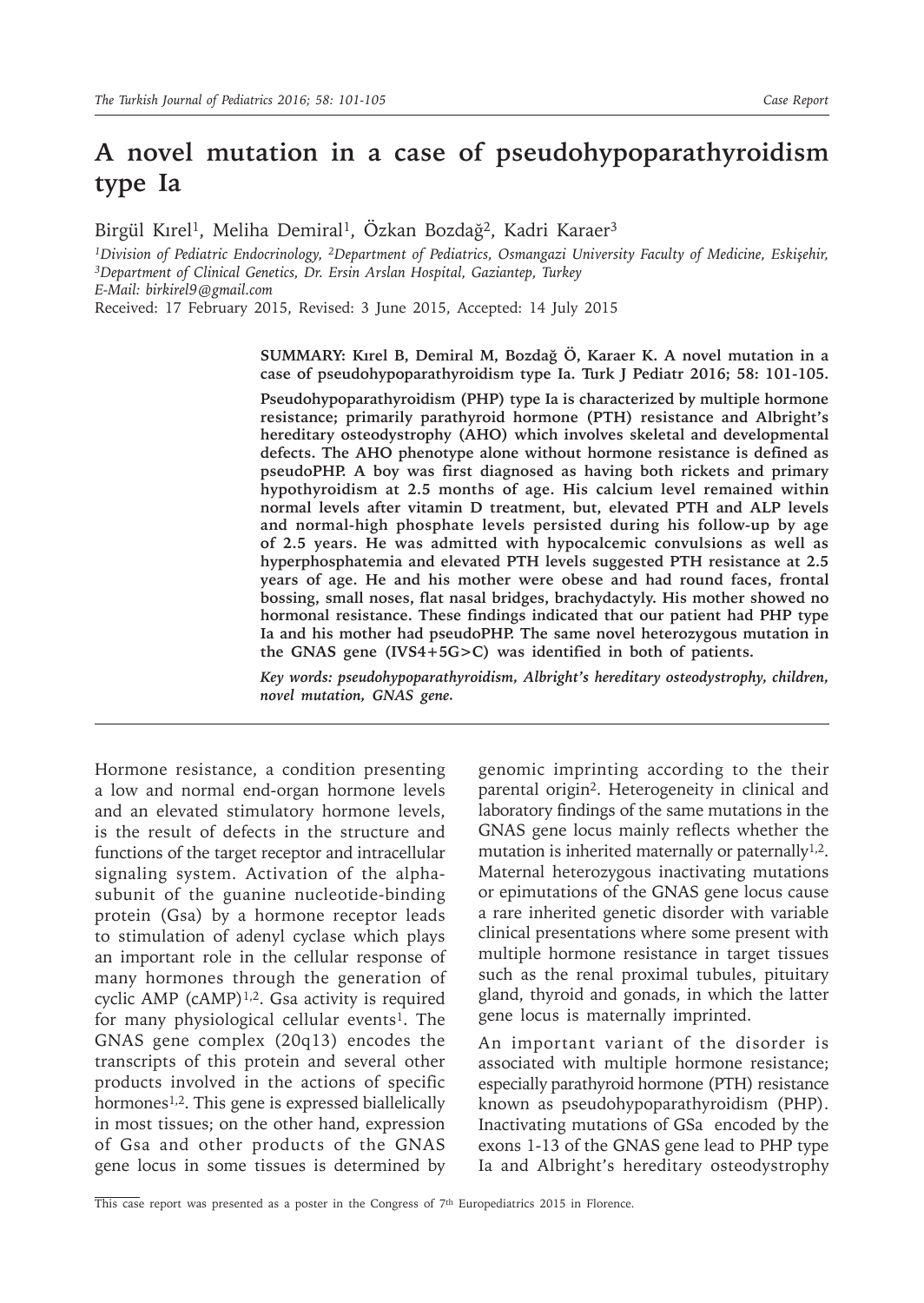(AHO) phenotype which involves skeletal and developmental defects when it is on the maternal allele. When the same mutation is inherited paternally, it causes only the AHO phenotype defined as pseudoPHP and does not cause any hormone resistance1,2.

In the present report: a 5-year-old boy with PHP type Ia and his mother had the AHO phenotype alone are discussed. A novel heterozygous mutation (IVS4+5G>C**)** in the GNAS gene was identified in both of patients.

## **Case Report**

Our patient, a male baby was born at term gestation with a birth weight of 3,100 g to a 27-year-old primagravida mother by caesarean section due to dystocia. The parents reported no consanguinity. Prophylactic vitamin D (400 units/day) was initiated on the  $14<sup>th</sup>$  day after birth. The patient was breastfed alone until 6 months of age and was hospitalized for pneumonia in the pediatric intensive care unit (ICU) at 2.5 months of age. Upon physical examination, body weight (BW) was 6,200 g, height was 56 cm, relative weight was 134% and a coarse face and umbilical hernia were observed. Laboratory investigations were as follows: blood calcium (Ca): 7.0 mg/dl, phosphate (P): 3.84 mg/ dl and alkaline phosphatase (ALP): 622 U/L (0-462) and PTH: 236 pg/ml (11-67). He was diagnosed with rickets due to vitamin D deficiency. Radiographic findings of rickets were not shown on the X-ray of hand-wrist**.** After intravenous calcium (Ca) treatment, he was administrated oral calcium and oral vitamin D3 (1000 IU/ day). Ca treatment was discontinued after Ca levels reached normal levels, and a prophylactic dose of vitamin D was administrated again 8 weeks later. At that time, L-thyroxin supplementation was initiated because of hypothyroidism (TSH: 17.5  $\mu$ IU/ ml and fT4: 0.59 ng/dl). He was operated on for right inguinal hernia at four months of age. He was followed-up at 3-month intervals for primary hypothyroidism by our outpatient clinic. During these follow-ups, although his Ca levels were within normal levels, elevated PTH and ALP levels together with normal-high phosphate levels were observed on several visits (Fig. 1). No further analysis or treatments were performed for these abnormalities.

At 2.5 years of age, when he was admitted with fever and convulsions to our emergency department, hypocalcemia was observed. Upon physical examination, we observed BW: 16 kg (90-97 p), height: 87 cm (10-25 p), relative weight: 120% and body mass index (BMI): 21.3  $kg/m^2$  (>95 p). He had round face, depressed nasal bridge, anteverted nostrils, frontal bossing and brachydactyly. Laboratory tests revealed Ca: 4.9 mg/dl, P: 9.8 mg/dl, ALP: 546 U/L (0-281), PTH: 363 pg/ml (11-67 pg/ml), creatinine: 0.38 mg/dl, and spot urine Ca/creatinine: 0.06; renal ultrasonography was normal. 25-Hydroxyvitamin D level analysis was not available at that time in our hospital. X-rays of the hand-wrist and cranium revealed no pathological findings. No ectopic ossifications were observed either clinically or on X-ray. Upon admission, he was evaluated as having PTH resistance as well as mild TSH resistance and the AHO phenotype;



**Fig.1.** The follow-up of calcium metabolism parameters of the patient.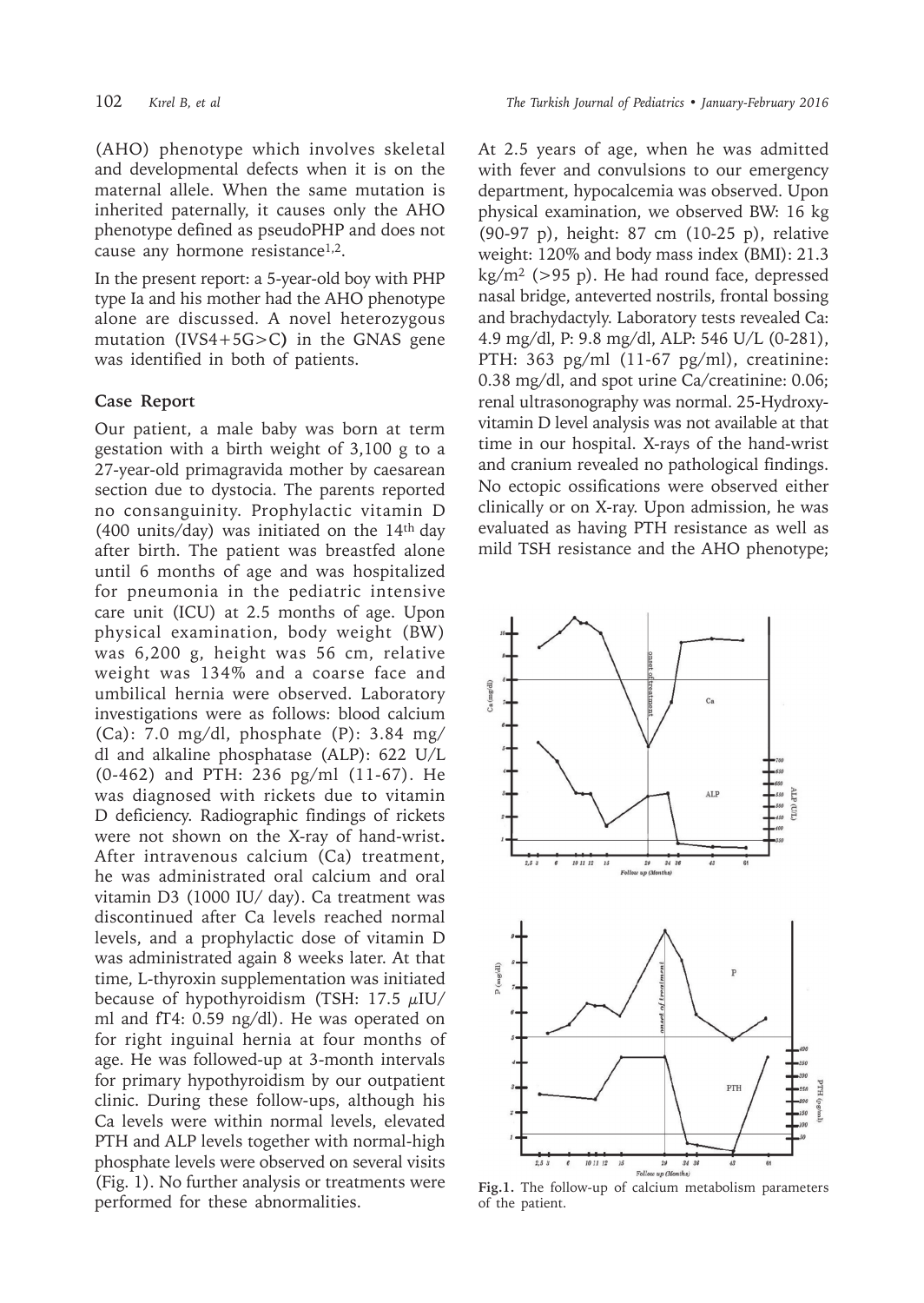thus, the diagnosis was PHP type Ia. After intravenous calcium treatment, he was put on regular calcitriol and Ca supplementation. During his follow-up, normocalcemia remained and P, ALP and PTH levels decreased to within normal limits. The patient is now 5 years old. Within the last few months, bilateral minimal renal pelvic dilatation was detected by ultrasonography. Vesicoureteral reflux (VUR) grade 3 on the right side and grade 4 on the left side was detected based on voiding cystourethrography, and he was operated for VUR. His renal function tests were within normal limits. Upon his last admission, his measurements were as follows: BW: 26 kg (>97 p), height: 108 cm (25 p), BMI: 25.7  $kg/m^2$  (>95 p), Ca: 9.8 mg/dl, P: 6 mg/dl, ALP: 158 U/l (0-269), PTH: 363 pg/ml (11- 67), BUN: 9.3 mg/dl, and creatinine: 0.3 mg/ dl. His mental status was evaluated as normal.

The patient's mother was obese (BW: 64 kg, BMI:  $30.4 \text{ kg/m}^2$  and had a round face, depressed nasal bridge, anteverted nostrils, brachydactyly and short stature (148 cm). The mother's parents had no any dysmorphic features. No abnormalities in thyroid function tests and Ca metabolism parameters were observed in either the mother or her parents. Thus, the mother had an AHO phenotype and was diagnosed as having pseudoPHP.

We performed targeted next generation sequencing (NGS) of the related GNAS gene. Informed consent from the whole family was obtained prior to collection of 5 ml of peripheral blood for the following experiments. Sequencing analysis revealed a novel heterozygous mutation  $(IVS4+5G>C)$  in the GNAS gene  $(20q13, 3)$ , which was identified in both the patient and his mother. The nucleotide G is highly conserved at position 5 of the consensus donor splice sites of introns. Transversion of G to C at this position has been associated with abnormal splicing and severe gene expression defects in a number of genes. The putative splicing alterations caused by splice site mutations were predicted using the websites including Human splicing finder and Splice Port<sup>3,4</sup>. A novel heterozygous mutation (IVS4+5G>C) in the GNAS gene (20q13,3) was identified in both the patient and his mother. No mutations were observed in the father.

## **Discussion**

Pseudohypoparathyroidism is caused mostly by maternal heterozygous inactivating mutations in the GNAS gene, leading to a defect in the signaling pathway of G protein-coupled receptors that results in resistance to certain hormones such as PTH, TSH, FSH, LH and growth hormone releasing hormone. The most common resistance is observed for PTH1,5. Our patient had both PTH and TSH resistance. GNAS gene expression at the target tissues of these hormones is determined by maternal imprinting1,2.

The type and parental origin of the GNAS gene defects are responsible from different clinical variants of the disease such as the AHO phenotype, progressive osseous heteroplasia (POH), and PHP. Maternal inheritance of a mutation in the GNAS gene affecting exons 1-13 likely leads to the PHP Ia phenotype. However, the paternal inheritance of the same mutation typically results in the AHO phenotype, defined as pseudoPHP1,2,5.

The AHO phenotype is a group of physical characteristics with variable prevalence including stocky build; short stature and obesity, round face, mental retardation, brachydactyly and ectopic ossifications  $1,5$ . Gsa haploinsufficiency is thought to play a primary role in the development of the AHO phenotype<sup>2</sup>. Our patient and his mother had most of the physical features of the AHO phenotype. The mother showed no hormone resistance and she was diagnosed with pseudoPHP.

A novel heterozygous mutation in the GNAS gene was identified in both our patient and his mother. This finding supports the conclusions that PHP Ia type is maternally transmitted. On the other hand, the same mutation in our patient's mother with pseudoPHP could have been inherited paternally or a *de novo* mutation. We did not perform genetic analysis on the mother's parents.

Pseudohypoparathyroidism is classified according to the presence of the AHO phenotype, multiple hormone resistance and response to exogenous PTH administration<sup> $1,5$ </sup>. PHP type I patients show both blunted renal CAMP generation and phosphaturic responses to exogenous PTH administration. In PHP type II patients, this phosphaturic response is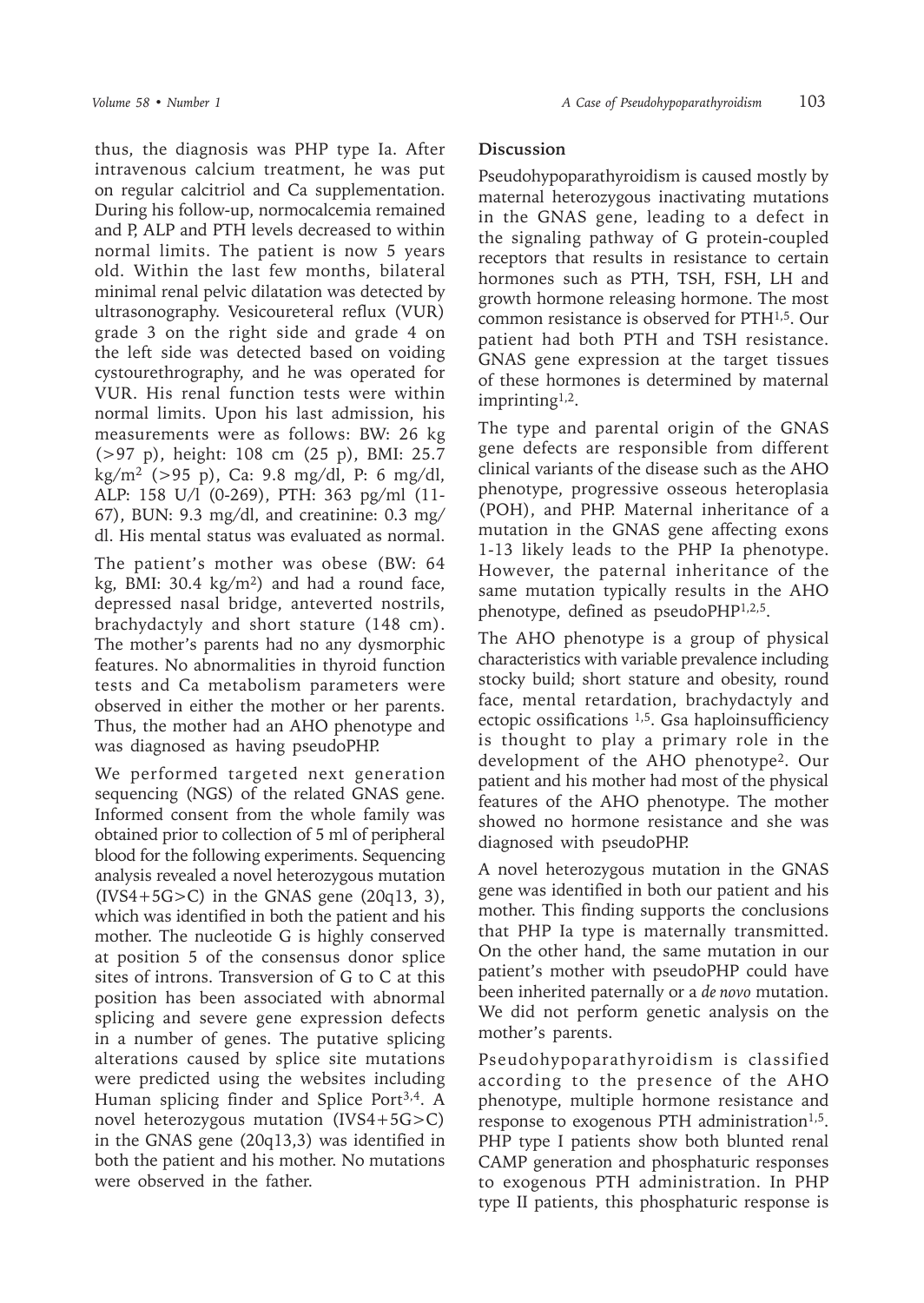impaired, however, both basal and stimulated renal cAMP responses are preserved during this test<sup>1,2</sup>. The AHO phenotype is not observed in patients with PHP type II. PHP type I is divided into three subtypes. PHP types Ia and Ic patients have both the AHO phenotype and multiple hormone resistance, as seen in our patient. PHP Ib patients show only isolated hormone resistance without the AHO phenotype. Gsa bioactivity is normal in PHP Ib and Ic, but is decreased in PHP Ia<sup>1,7</sup>. PHP types Ia and Ic are not clinically different conditions. PHP Ic is caused by receptor coupling defects leading to the same signaling defect as in PHP Ia  $1$ . It has been reported that PHP Ib is more commonly caused by epigenetic imprinting abnormalities affecting control elements regulating methylation of the GNAS gene and its expression rather than by GNAS gene mutations <sup>1,7</sup>.

It has been reported that obesity and prevalence of extreme obesity are twofold and 3.5 fold higher, respectively, in adults with PHP Ia. Obesity is more common in PHP Ia patients than in pseudoPHP patients. Our patient was obese from early infancy, and his mother was also obese.

The prevalence of mental retardation is 47-75% in the PHP I patients; however, the cause of this remains unknown <sup>9</sup>. No mental retardation was observed in our patient.

Progressive osseous heteroplasia is another rare, clinical variant of PHP characterized by progressive soft tissue ossifications in dermis, muscle and deep connective tissue. It is not associated with the AHO phenotype or hormone resistance. The paternal inheritance heterozygous inactivating mutations of the GNAS gene results in the POH phenotype<sup>1,6</sup>. Our patient and his mother did not have POH.

In our patient at 2.5 months of age, Ca levels are low and P levels are normal as seen in the early stages of rickets due to vitamin D deficiency. Thus, he had been diagnosed with rickets. Maternal vitamin D deficiency during the intrauterine and lactation periods is the major contributing factor for rickets development during early infancy in our country10. We did not determine 25-hydroxyvitamin D levels in either the patient or his mother. In patients with rickets, P levels then decrease due to renal excretion if vitamin D treatment is not administrated. On the other hand, hyperphosphatemia is not a common finding in vitamin D deficiency, although it may be found in some patients with rickets due to the presence of partial PTH resistance mediated by PTH itself<sup>11</sup>. Thus, early vitamin D deficiency could be confused with PHP in patients with normal renal functions. Differential diagnosis is relatively simple if 25-hydroxy-vitamin D levels are analyzed. Normalization of all calcium metabolism parameters after vitamin D3 treatment may also be helpful for differentation<sup>12</sup>. In our patient, hyperphosphatemia and elevated ALP and PTH levels were observed several times during follow-up visits until 2.5 years of age. No further analysis or treatment was performed for these abnormalities. In our patient, abnormalities in Ca metabolism parameters until 2.5 years of age were not compatible with the clinical course of nutritional rickets. Thus, our patient was diagnosed with PTH resistance as well as PHP type Ia because of the AHO phenotype. Primary hypothyroidism in our patient was suggestive of the presence of TSH resistance and supported our diagnosis.

It has been reported that all PHP Ia patients present with hypocalcemia and the onset of PTH resistance typically occurs after early childhood<sup>2</sup>**.** Gelfand et al.<sup>5</sup> analyzed medical reports of 12 patients with PHP and reported that hypothyroidism and subcutaneous ossifications were the most common presenting symptoms in the first 2 years of life. Elevated PTH was observed in 42% of patients during infancy period. However, PTH resistance developed in all patients by the second decade of life. These reported findings are similar to our patient's clinical course.

In patients with PHP, PTH resistance was observed only in proximal tubules. There was no resistance to the actions of PTH in bone or thick ascending tubule. Thus, as in our patient, elevated PTH levels could maintain normocalcemia for extended times<sup>1</sup>. On the other hand, beside normocalcemia, persistent elevated ALP and PTH levels are indicative of a hyper-metabolic bone disease, as in our patient. Treatment of patients is advised to prevent bone abnormalities caused by elevated PTH1.

In conclusion, we report a novel heterozygous mutation in the GNAS gene leading to PHP